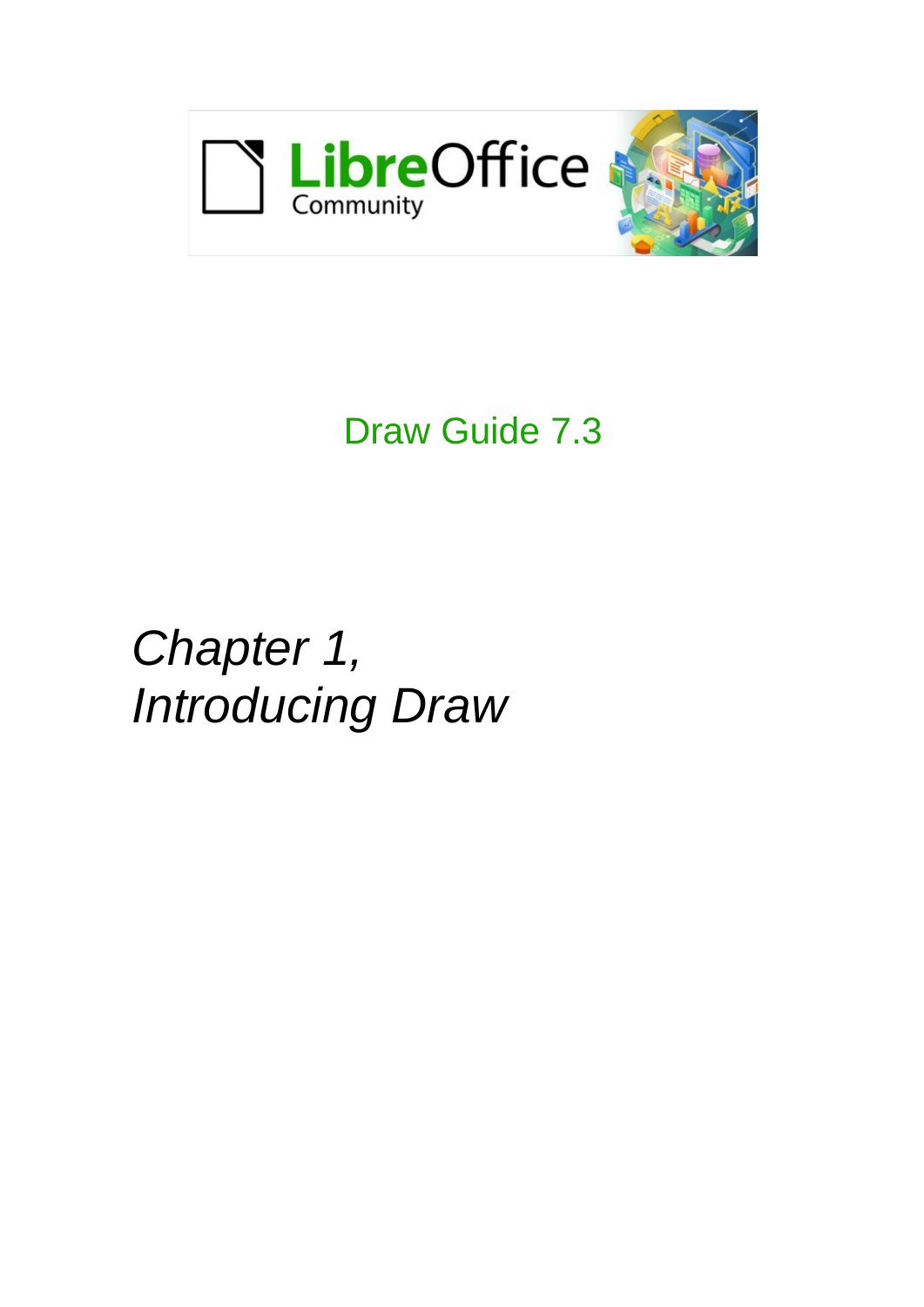# <span id="page-1-4"></span>**Copyright**

This document is Copyright © 2022 by the LibreOffice Documentation Team. Contributors are listed below. This document maybe distributed and/or modified under the terms of either the GNU General Public License (<https://www.gnu.org/licenses/gpl.html>), version 3 or later, or the Creative Commons Attribution License (<https://creativecommons.org/licenses/by/4.0/>), version 4.0 or later.

All trademarks within this guide belong to their legitimate owners.

## <span id="page-1-3"></span>**Contributors**

#### **To this edition.**

Peter Schofield Kees Kriek

#### **To previous editions.**

Rachel Kartch

John A Smith **Peter Schofield** Vipul Gupta Kees Kriek **Regina Henschel Elzett Kotze** 

Martin Fox **John Cleland** John Clean Jean Hollis Weber

## <span id="page-1-2"></span>**Feedback**

Please direct any comments or suggestions about this document to the Documentation Team mailing list: [documentation@global.libreoffice.org](mailto:documentation@global.libreoffice.org)



Everything sent to a mailing list, including email addresses and any other personal information that is written in the message, is publicly archived and cannot be deleted.

## <span id="page-1-1"></span>**Publication date and software version**

Published May 2022. Based on LibreOffice 7.3 Community. Other versions of LibreOffice may differ in appearance and functionality.

## <span id="page-1-0"></span>**Using LibreOffice on macOS**

Some keystrokes and menu items are different on macOS from those used in Windows and Linux. The table below gives some common substitutions for the instructions in this document. For a detailed list, see the application Help.

| <b>Windows or Linux</b>                     | macOS equivalent                                            | <b>Effect</b>        |  |  |  |  |  |
|---------------------------------------------|-------------------------------------------------------------|----------------------|--|--|--|--|--|
| <b>Tools &gt; Options</b><br>menu selection | <b>LibreOffice &gt; Preferences</b>                         | Access setup options |  |  |  |  |  |
| Right-click                                 | Control+click or right-click<br>depending on computer setup | Open a context menu  |  |  |  |  |  |
| Ctrl (Control)                              | 3 (Command)                                                 | Used with other keys |  |  |  |  |  |
| Alt                                         | $\Upsilon$ (Option) or Alt, depending on<br>keyboard        | Used with other keys |  |  |  |  |  |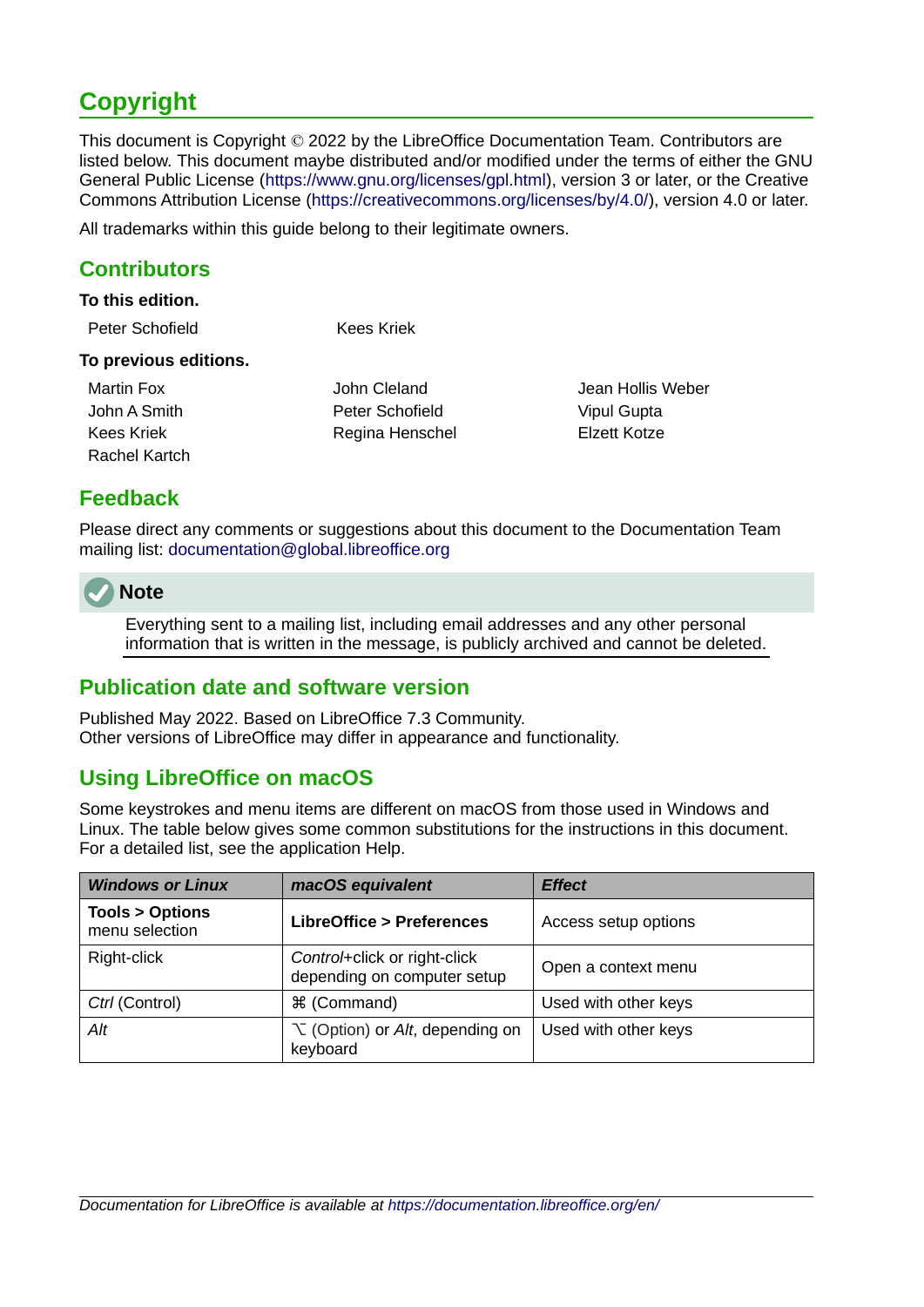# **Contents**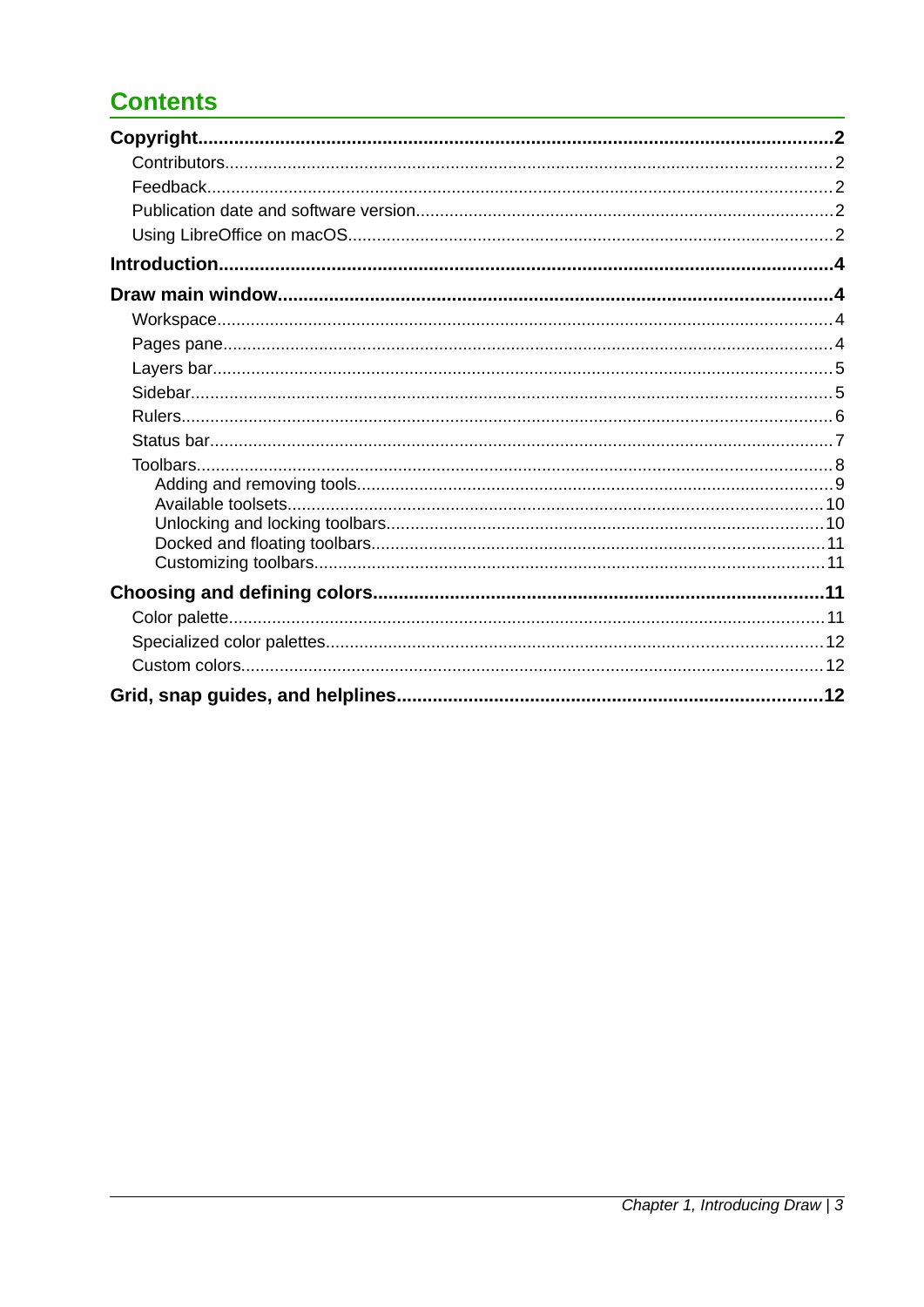# <span id="page-3-3"></span>**Introduction**

LibreOffice Draw is a vector graphics drawing program, although it can also perform some operations on raster graphics (pixels). Using Draw, a wide variety of graphical images can easily and quickly be created.

Vector graphics store and display an image as an assembly of simple geometric elements such as lines, circles, and polygons, rather than a collection of pixels (points on the screen). Vector graphics allow for easier storage and scaling of the image.

Draw is fully integrated into the LibreOffice suite, and this simplifies exchanging graphics with all components of the LibreOffice suite. If an image is created in Draw, reusing it in a Writer document is relatively easy. For example, select and copy the drawing in Draw and then paste the image directly into a Writer document. Also, drawings can be worked on directly from within Writer or Impress, using a subset of the functions and tools from Draw.

The functionality of LibreOffice Draw is extensive. Draw was not designed to rival high-end graphics applications, but it possesses more functionality than the drawing tools that are generally integrated with the majority of office productivity suites. A few examples of the drawing functions are as follows:

Layer management Magnetic grid-point system Dimensions and measurement display Connectors for making organization charts and other diagrams 3D functions for creating small three-dimensional drawings Drawing and page-style integration Bézier curves

This Draw Guide is not a course book to be worked through from beginning to end. Rather, it is a reference work in which can be browsed for guidance on particular topics.

This document describes only the functions associated with Draw. Some concepts, such as file management or the way the LibreOffice environment works, are mentioned only briefly and are covered in more detail in the *Getting Started Guide*.

## <span id="page-3-2"></span>**Draw main window**

## <span id="page-3-1"></span>**Workspace**

The large area in the center of the Draw main window (Figure [1](#page-4-2)) is the Workspace where drawings are created. This drawing area can be surrounded with toolbars and information areas. The number and position of the visible tools vary with the task being carried out, user preferences, and computer setup.

The maximum size of a drawing page in LibreOffice Draw is limited by the computer setup and the page size that that can be set and used in the printer connected to the computer.

### <span id="page-3-0"></span>**Pages pane**

In Draw, drawings can be split over several pages. Multi-page drawings are used mainly for presentations. The Pages pane, on the left side of the Draw main window, provides an overview of the pages that created in a drawing. If the Pages pane is not visible, go to **View > Page Pane** on the Menu bar. To make changes to the page order, drag and drop one or more pages displayed in the Pages pane.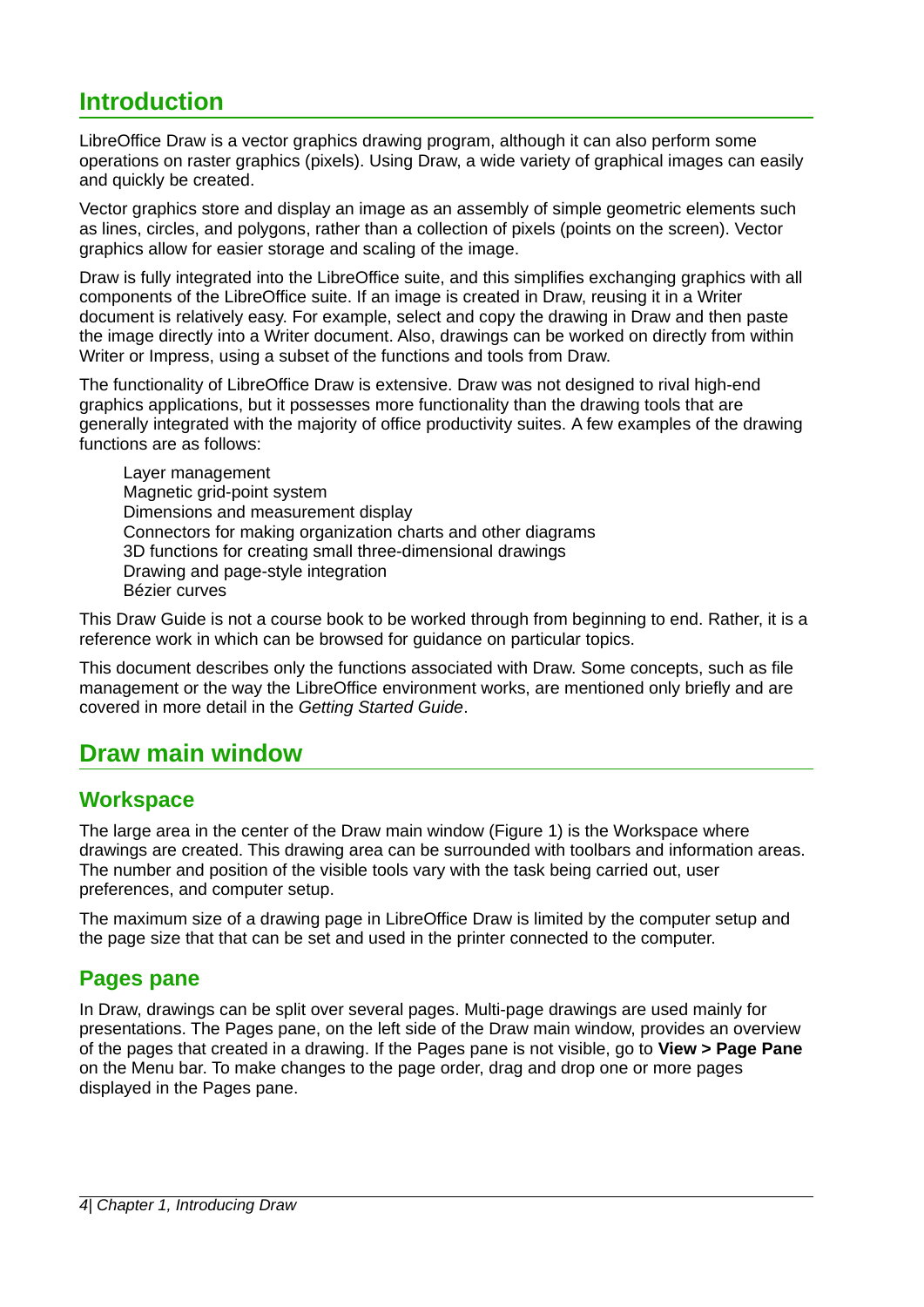

<span id="page-4-2"></span>*Figure 1: Draw main window*

## <span id="page-4-1"></span>**Layers bar**

A layer is a workplace where drawing elements and objects can be inserted. By default, the Workspace consists of three layers (**Layout**, **Controls** and **Dimension Lines**) and the tabs for these default layers appear at the bottom of the Workspace. The default layers cannot be deleted or renamed, but layers can be added as and when necessary.

Tabs for layers appear in the Layers bar at the bottom of the Workspace. The Layers bar allows for navigation between layers, adding layers as required, or deleting layers that have been created. For more information on layers, see Chapter 11, Advanced Draw Techniques.

## <span id="page-4-0"></span>**Sidebar**

The Sidebar in Draw has five main decks and is similar to the Sidebar in the other LibreOffice modules. To open a deck, click on its icon on the right of the Sidebar, or click on **Sidebar Settings** at the top of the Sidebar and select a deck from the drop-down list. If the Sidebar is not visible, go to **View > Sidebar** on the Menu bar, or use the keyboard shortcut *Ctrl+F5*  (macOS ⌘+*F5*).

### **Properties**

Contains panels where properties of a selected object in a drawing can be changed: **Page**, **Character**, **Paragraph**, **Area**, **Line, Effect**, **Shadow**, **Position and Size**, **Columns**, and **Image**. Available panels depend on the selected object.

#### **Styles**

Provides options to edit and apply one of the available **Drawing Styles** to objects in a drawing. When a style is edited or modified, the changes are automatically applied to all of the elements formatted using that style. In Draw, **Presentation Styles** are not available. New drawing styles can be added to a drawing.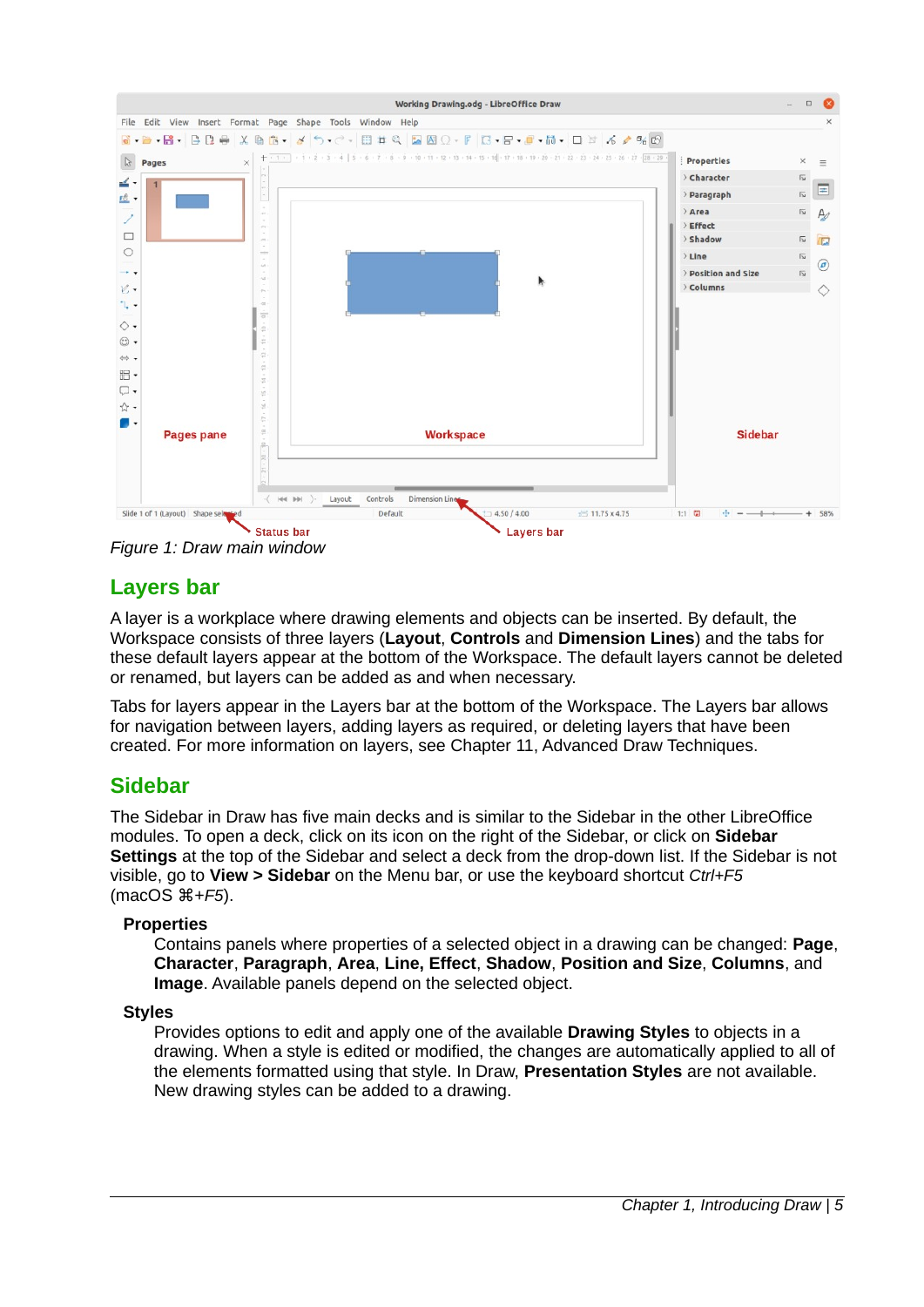#### **Gallery**

Objects on the Gallery deck can be inserted into a drawing either as a copy or as a link. The Gallery is divided into themes: **Arrows**, **BPMN** (Business Process Model and Notation), **Bullets**, **Diagrams**, **Flowchart**, **Icons**, **Network**, **Shapes**, and **Sounds**. New themes can be added to the Gallery. See Chapter 11, Advanced Draw Techniques for more information on using the Gallery.

#### **Navigator**

On the Navigator deck, pages and objects in a drawing can be quickly selected. It is recommended to give pages and objects in a drawing meaningful names for easy identification and location when using the Navigator.

#### **Shapes**

Provides quick selection of most items that are available on the Drawing toolbar: **Lines and Arrows**, **Curves and Polygons**, **Connectors**, **Basic Shapes**, **Symbol Shapes**, **Block Arrows**, **Flowchart**, **Callout**, **Stars and Banners**, and **3D Objects**.

## <span id="page-5-0"></span>**Rulers**

Rulers are positioned on the upper and left-hand sides of the Workspace. If the rulers are not visible, go to **View > Rulers** in the Menu bar, or use the keyboard shortcut *Ctrl+Shift+R* (macOS ⌘+*Shift+R*). The rulers show the size of a selected object on the page using double lines (highlighted in Figure [2\)](#page-5-1). Also, rulers can be used to manage object handles and guide lines when positioning objects.

The page margins in the drawing area are also represented on the rulers. Change the margins directly on the rulers by dragging them with the cursor. The margin areas are normally indicated by a grayed out area on the rulers as shown in Figure [2,](#page-5-1) but this does depend on computer operating system and setup.



<span id="page-5-1"></span>*Figure 2: Rulers showing object size*



<span id="page-5-2"></span>*Figure 3: Ruler measurement units*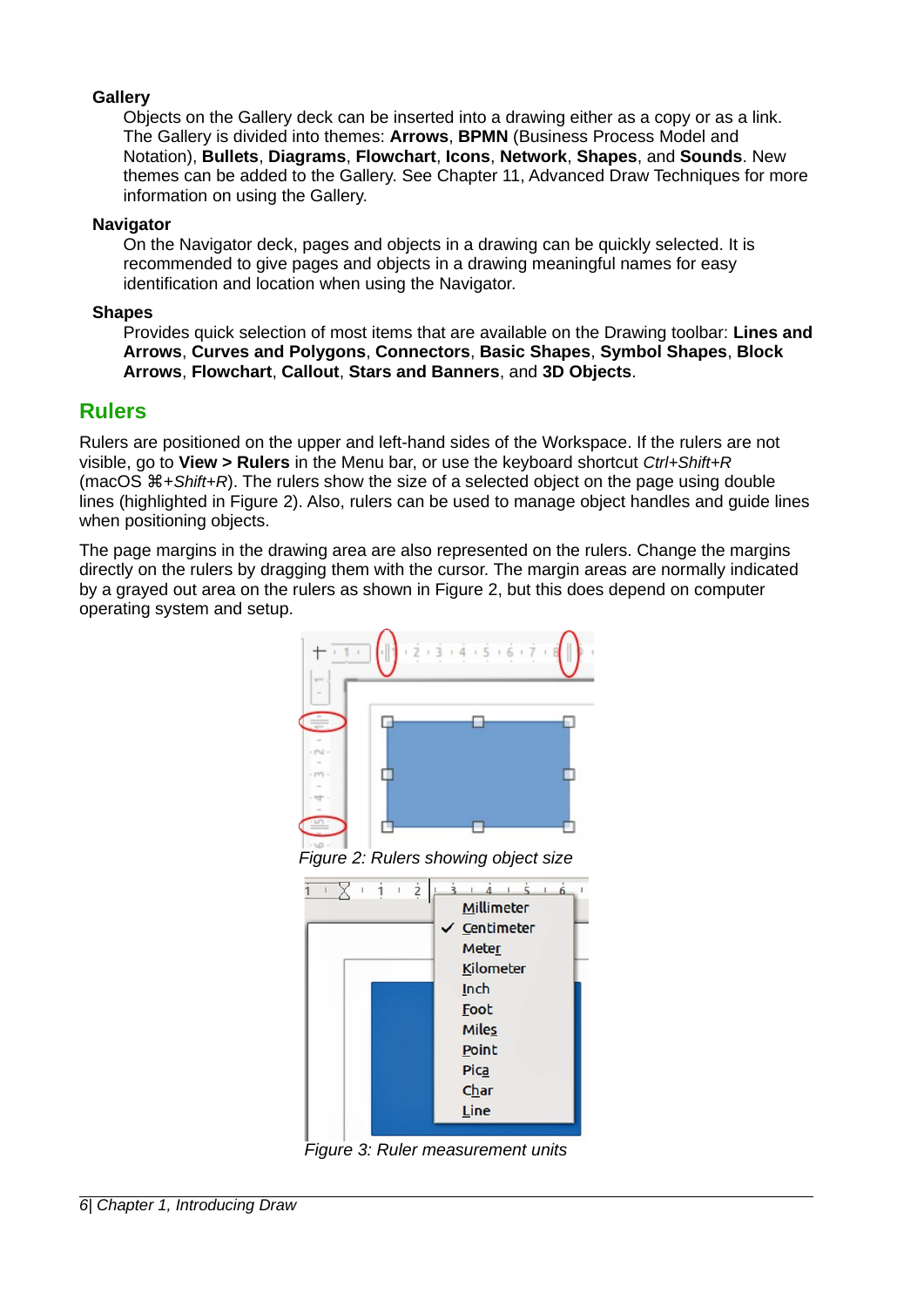To change the measurement units of the rulers, right-click on a ruler and select the measurement unit from the drop down list, as shown in Figure [3](#page-5-2) for the horizontal ruler. Measurement units for the horizontal and vertical rulers can be set to different measurement units.

## <span id="page-6-0"></span>**Status bar**

The Status Bar (Figure [4](#page-6-1)) is located at the bottom of the Workspace in all LibreOffice modules. To hide the Status Bar, go to **View** on the Menu bar and deselect **Status Bar**.



| Slide (Drawing) number                   | Master drawing |                        | Selected object size Digital signature Zoom slider |  |                                             |     |
|------------------------------------------|----------------|------------------------|----------------------------------------------------|--|---------------------------------------------|-----|
| Slide 1 of 1 (Layout) Shape selected     | Default        | $\pm 0.75/1.00$        | $\pm 7.75 \times 4.50$                             |  |                                             | 32% |
| Information area<br>Figure 4: Status bar |                | <b>Cursor position</b> |                                                    |  | Unsaved changes Fit drawing Zoom percentage |     |

- <span id="page-6-1"></span>• **Slide number** – shows the number of the drawing pane that is selected.
- **Information area** shows which action is being carried out, or object type selected.
- **Cursor position** and **Object size** shows different information depending on whether objects are selected or not.
	- When no object is selected, the position numbers show the current position (X and Y coordinates) of the mouse cursor.
	- When an object is selected and being resized with the mouse, the object size numbers show the size of the object (width and height).
	- If an object is selected, the position numbers shows the X and Y coordinates of the upper-left corner and the object size number pair displays the size of the object. These numbers do not relate to the object itself, but to the selection outline, which is the smallest possible rectangle that can contain the visible part or parts of the object; see Chapter 3, Working with Objects and Object Points for more information.
	- When an object is selected, clicking in either of these areas opens the Position and Size dialog. See Chapter 4, Changing Object Attributes for more information.
- **Unsaved changes** indicates that the file needs saving. The icon displayed depends on the computer operating system and setup. Clicking on this icon opens the Save as dialog if the file is new and has not been saved before. If the file has been saved already, then clicking on this icon automatically saves the file after any changes have been made.
- **Digital signature** indicates if the document is digitally signed. The icon only appears if the drawing has a digital signature certificate. After the file has been saved, double clicking on this icon opens the digital signatures dialog. See LibreOffice Help for more information on digital signature certificates.
- **Fit drawing** resizes the drawing so that the whole drawing appears in the Workspace.
- **Zoom slider** and **Zoom percentage** adjusts and indicates the zoom percentage of the Workspace displayed. Double clicking on zoom percentage opens the Zoom & View Layout dialog.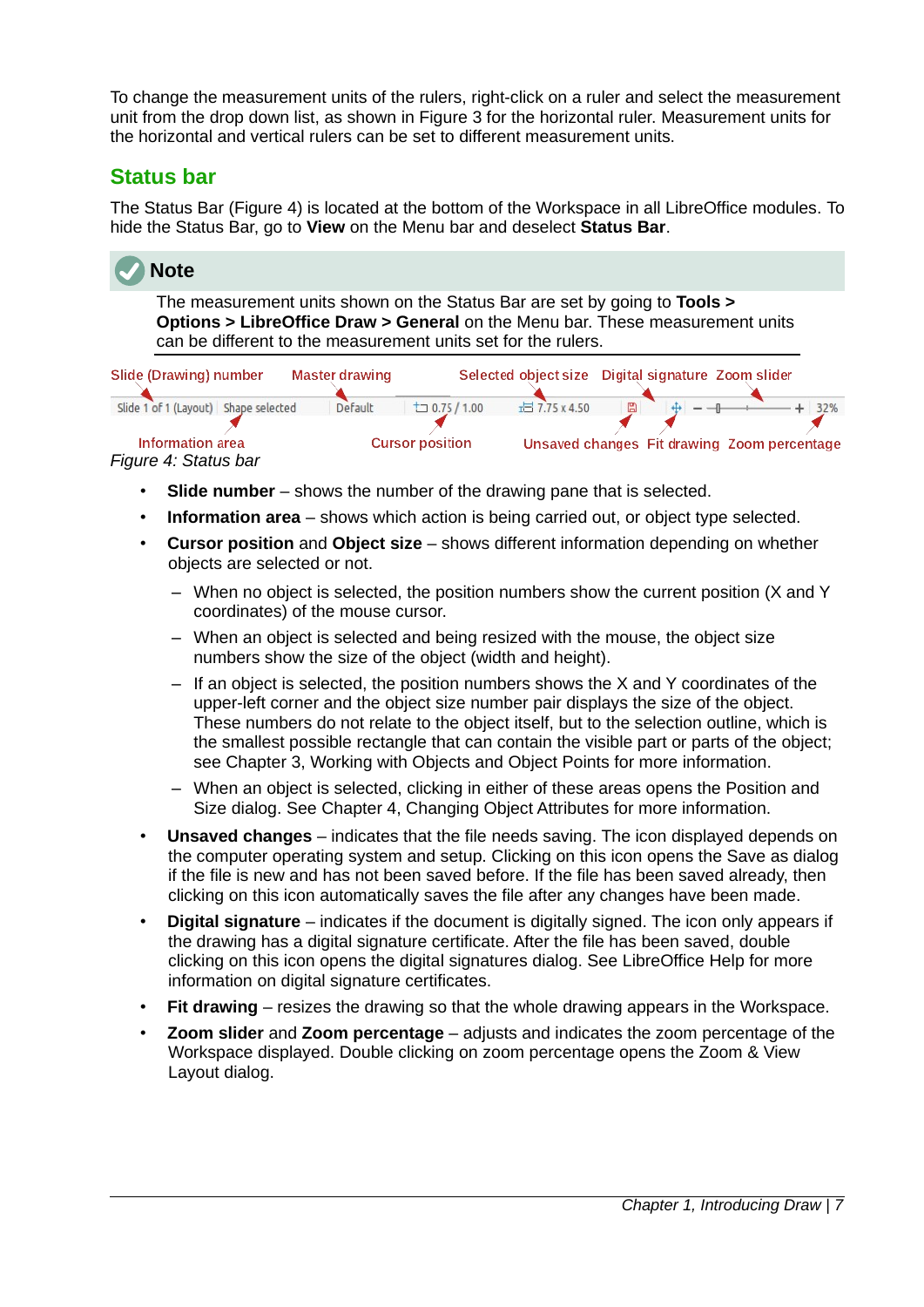| <b>Glue Points</b><br>$\blacktriangledown$ $\times$ |                                                |
|-----------------------------------------------------|------------------------------------------------|
| $\mathbb{R}$<br>$\times$ $\times$<br>81<br>×<br>۲   |                                                |
| r<br>Visible Buttons                                | ↓ <b><b>M</b> Insert Glue Point</b>            |
| Customize Toolbar                                   | $\times$ $\times$ Exit Direction Left          |
| Dock Toolbar<br>Shift+Ctrl+F10                      | $\checkmark$ Exit Direction Top                |
| Dock All Toolbars                                   | ← 图 Exit Direction Right                       |
| Lock Toolbar Position                               | ✓ 图 Exit Direction Bottom                      |
| Close Toolbar                                       | $\vee$ % Glue Point Relative                   |
|                                                     | √ F Glue Point Horizontal Left                 |
|                                                     | √ X Glue Point Horizontal Center               |
|                                                     | ✓ Li Glue Point Horizontal Right               |
|                                                     | √ ⊠ Glue Point Vertical Top                    |
|                                                     | $\vee$ $\mathbb{R}$ Glue Point Vertical Center |
|                                                     | IN Glue Point Vertical Bottom                  |

<span id="page-7-2"></span>*Figure 5: Example of Visible buttons on a toolbar*

## <span id="page-7-0"></span>**Toolbars**

To display or hide the various Draw toolbars, go to **View > Toolbars** on the Menu bar and select from the drop-down menu the toolbar required. For example, the Standard and Drawing toolbars are shown by default, but the Line and Filling, Text Formatting, and Options toolbars are not shown.

The appearance of the tool icons on toolbars depends on the computer operating system and the selection of icon style and size in **Tools > Options > LibreOffice > View**.

The tools available on a toolbar are indicated, either, by a shaded outline around the tool icon, or a check mark as shown by the example in Figure [5.](#page-7-2) For more information about working with toolbars, see Appendix B, Toolbars and the *Getting Started Guide*.

The four main toolbars used in Draw are as follows:

#### **Standard toolbar**

The Standard toolbar (Figure [6\)](#page-7-1) is similar for all LibreOffice components and is not described in detail in this chapter. By default, it is locked into position at the top of the Draw main window.



*Figure 6: Standard toolbar*

#### **Drawing toolbar**

<span id="page-7-1"></span>The Drawing toolbar (Figure [7\)](#page-8-1) contains all the necessary functions for drawing various geometric and freehand shapes, and for organizing them in the drawing. By default, it is locked into position on the left of the Draw main window. It is described in detail in Chapter 2, Drawing Basic Shapes.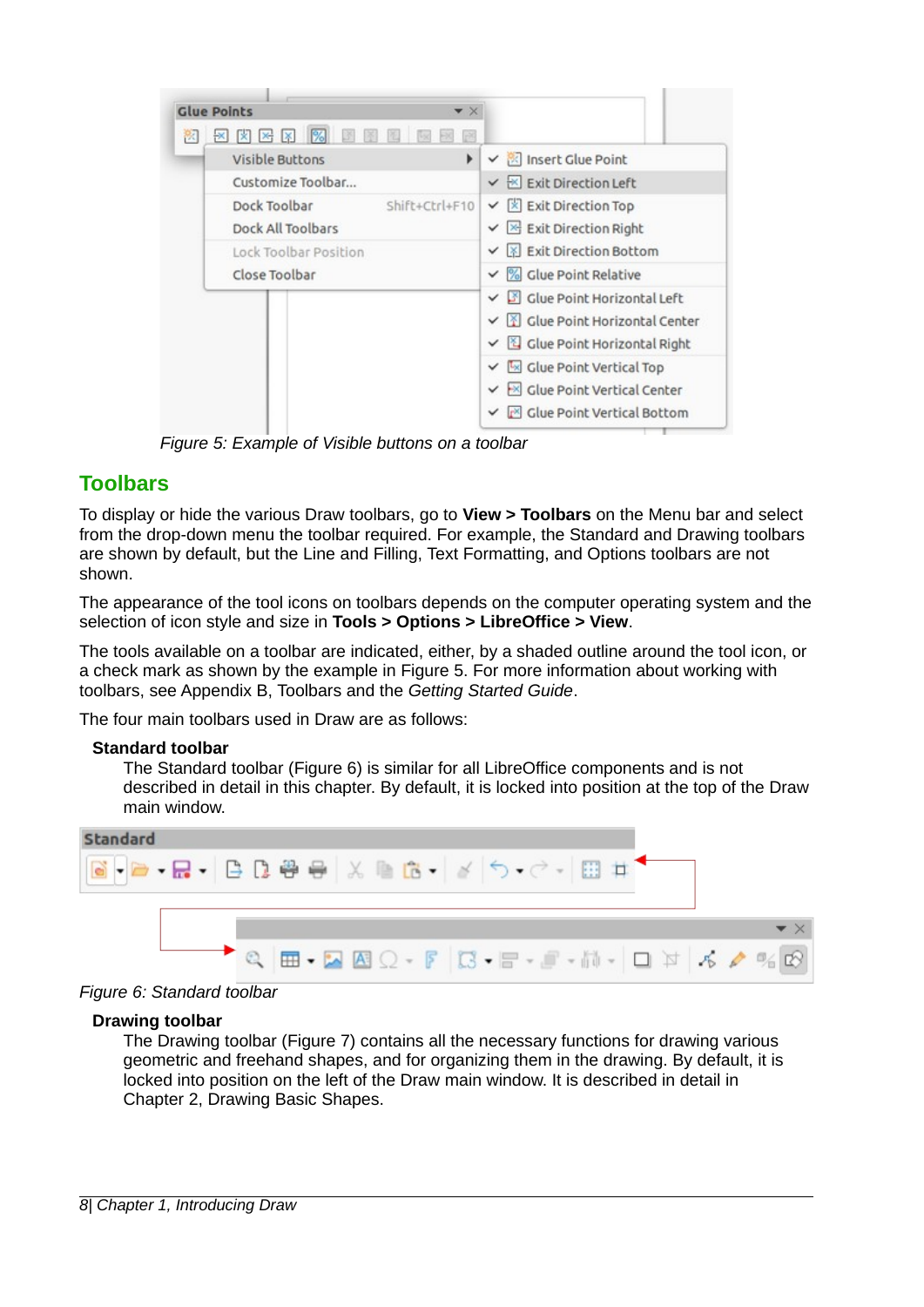

<span id="page-8-1"></span>*Figure 7: Drawing toolbar*

#### **Line and Filling toolbar**

The Line and Filling toolbar (Figure [8](#page-8-3)) is used to modify the main properties of a drawing object. The tools and pull-down lists vary according to the type of object selected. For example, to change the style of a line, click on the up and down arrows for **Line Style** and select the required style.

The functions on the Line and Filling toolbar are used to change the color, style, and width of the line drawn, the fill color and style, and other properties of a selected object. If the selected object is a text frame, the Line and Filling toolbar is replaced by the Text Formatting toolbar. For more information, see Chapter, 4 Changing Object Attributes.



*Figure 8: Line and Filling toolbar*

#### **Text Formatting toolbar**

<span id="page-8-3"></span>The Text Formatting toolbar (Figure [9\)](#page-8-2) is similar to the Formatting toolbar in Writer. It is only available when text or a text object has been selected in a drawing, replacing the Line and Filling toolbar. For more information, see Chapter, 4 Changing Object Attributes, and Chapter 9 Adding and Formatting Text.

| <b>Text Formatting</b> |                                                                                                                                                            |  |  |  |  |  |  |                        |  |
|------------------------|------------------------------------------------------------------------------------------------------------------------------------------------------------|--|--|--|--|--|--|------------------------|--|
| <b>Liberation Sans</b> | 18 pt $\bullet$ $\overline{A}$ $\overline{A}$ $\overline{B}$ $I$ $\underline{U}$ $\overline{S}$ $X^2$ $X_2$ $\overline{A}$ $\underline{A}$ $\underline{A}$ |  |  |  |  |  |  |                        |  |
|                        |                                                                                                                                                            |  |  |  |  |  |  |                        |  |
|                        |                                                                                                                                                            |  |  |  |  |  |  |                        |  |
|                        |                                                                                                                                                            |  |  |  |  |  |  | A.W.E.E.FEEEF# LE.N#AW |  |

<span id="page-8-2"></span>*Figure 9: Text Formatting toolbar*

#### <span id="page-8-0"></span>*Adding and removing tools*

The default set of tools on each toolbar can be modified using **Visible Buttons**. Adding or removing a tool is as follows:

- 1) Either, right-click in an empty area on the toolbar, or click on the triangle  $\blacktriangledown$  in the toolbar title and select **Visible Buttons** from the context menu.
- 2) Click on a tool name to add or remove the tool.



For more information on the available tools that can be added to a toolbar, see Appendix B, Toolbars and the *Getting Started Guide*. When a tool is added to a toolbar, its position on the toolbar (from left to right) is the same as its position in the **Visible Buttons** context menu.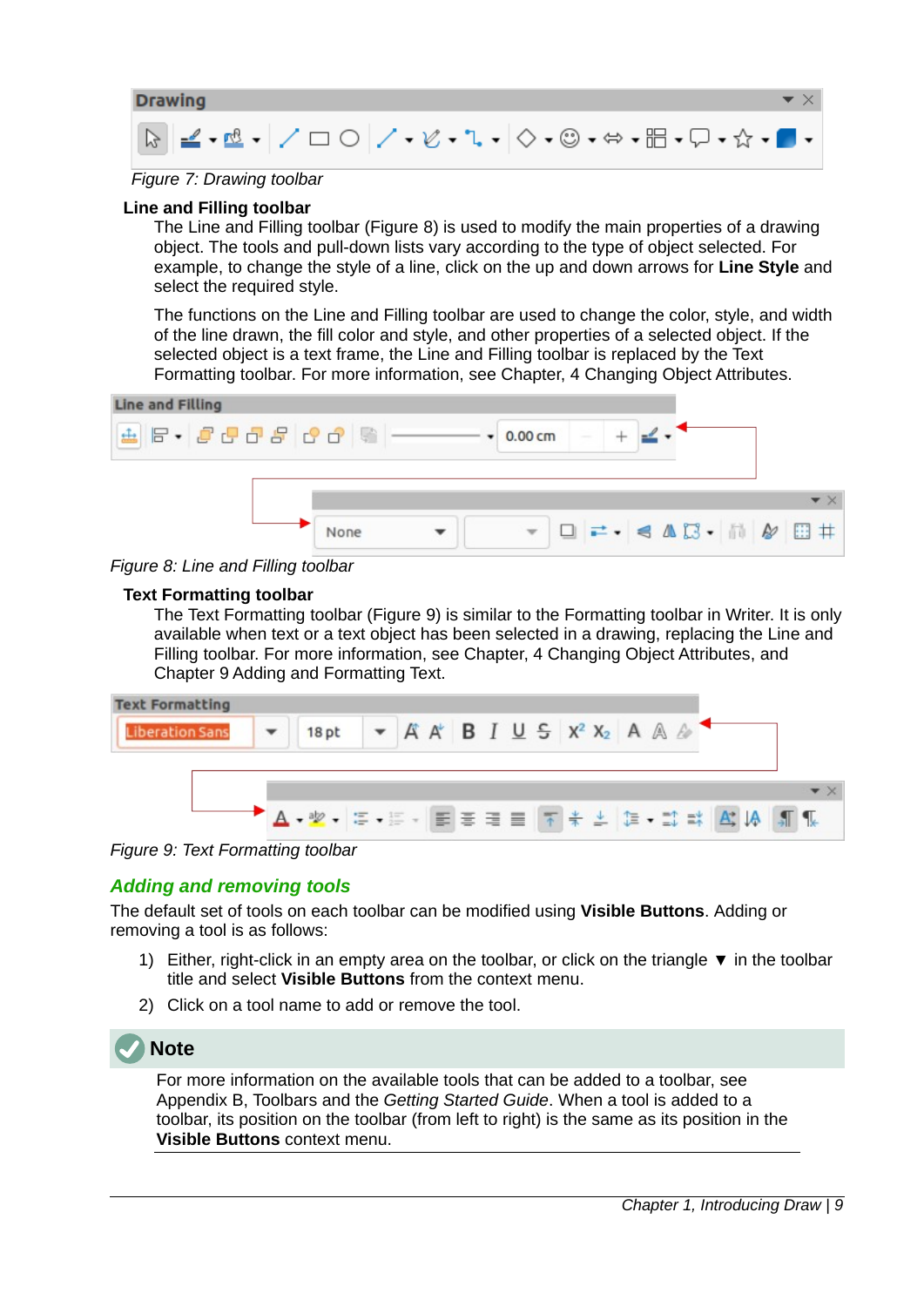

<span id="page-9-3"></span>*Figure 10: Available toolsets*

#### <span id="page-9-1"></span>*Available toolsets*

Some tools on a toolbar have a triangle  $\blacktriangledown$  to the right side of the tool icon indicating that the tool has additional tools available in a sub-toolbar. Clicking on this triangle  $\blacktriangledown$  displays the full set of available tools (Figure [10](#page-9-3)).

This palette or sub-toolbar can be turned into a floating toolbar. Click the area at the top of the toolset as shown in Figure [10](#page-9-3), drag it across the screen to a convenient location and release the mouse button. To close a floating toolbar, click on the **X** on the right of the toolbar title.

## **Note**

When a sub-toolbar is made into a floating toolbar, the tool on the existing toolbar remains in the toolbar and always shows the last tool used. This means that the tool icon on a screen may differ from the tool icon shown in this guide.

# **Tip**

When double-clicking on a tool, the command corresponding to that tool becomes active and remains active. The tool command can be repeated as often as required. To exit from this mode, press the *Esc* key or click on another tool. Please note that this may not work for every tool on every toolbar.

### <span id="page-9-0"></span>*Unlocking and locking toolbars*

By default when Draw is opened, any docked toolbars are locked into position and have to be unlocked before becoming floating toolbars or repositioned on the Draw main window.

To unlock a toolbar, right-click in a blank area on the toolbar and deselect **Lock Toolbar Position** from the context menu. A toolbar handle, as shown in Figure [11](#page-9-2), appears at the left end of the toolbar, indicating that the toolbar is unlocked and can be moved.

To lock a toolbar into position, dock the toolbar into position, then right-click in a blank area on the toolbar and select **Lock Toolbar Position** from the context menu. The toolbar handle disappears from the left end of the toolbar.

<span id="page-9-2"></span>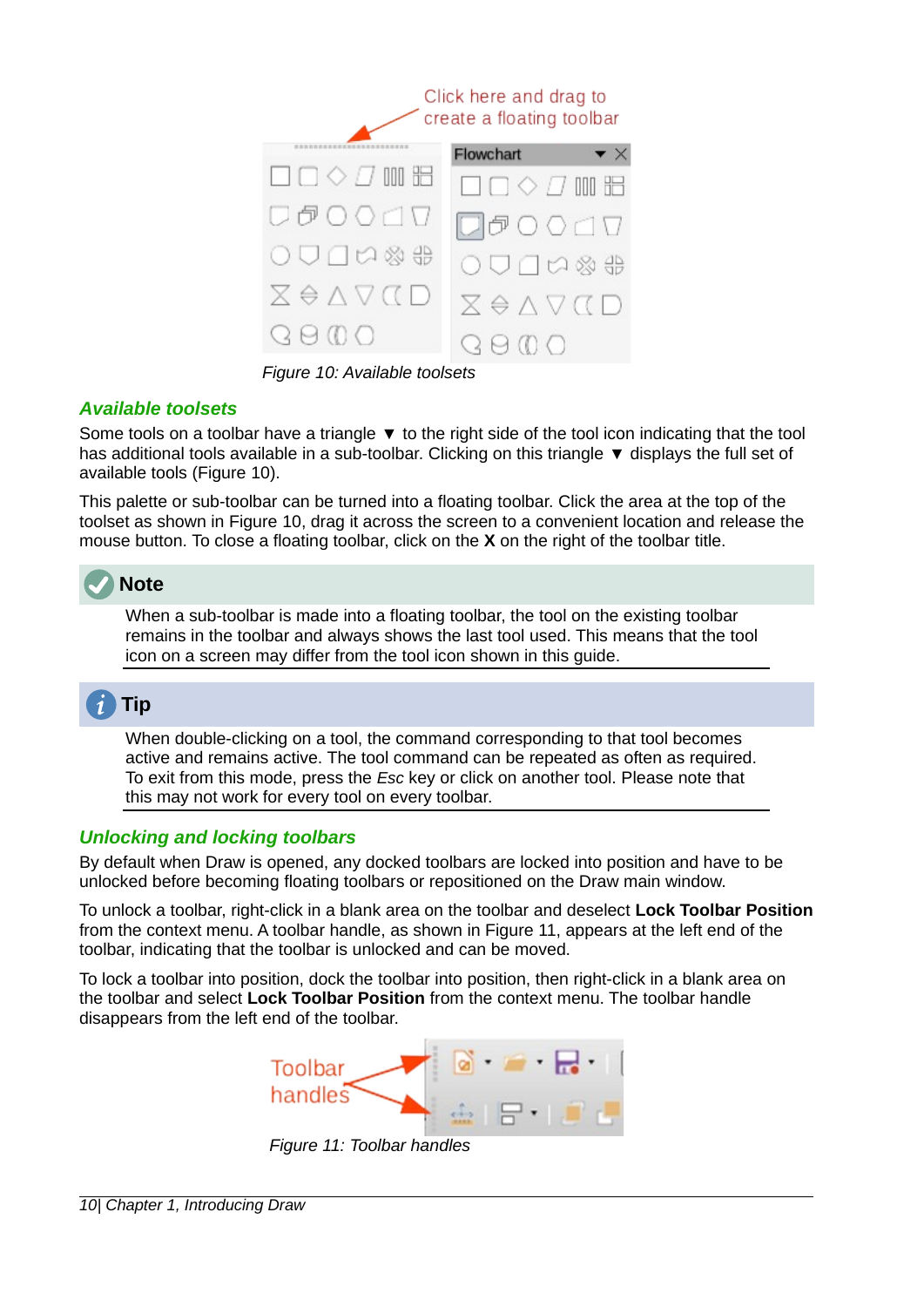#### <span id="page-10-3"></span>*Docked and floating toolbars*

When Draw is opened, the Standard and Drawing toolbars, by default, are already docked and locked into their positions on the main Draw window. These toolbars can be undocked creating floating toolbars as follows:

- 1) Right-click in an empty space on the toolbar and deselect **Lock Toolbar Position**.
- 2) Move the cursor to the far left of the toolbar and over the toolbar handle (Figure [11](#page-9-2)). The cursor changes shape, normally to a grabbing hand, depending on computer setup and operating system.
- 3) Click and drag on the toolbar handle to move the toolbar until it becomes a floating toolbar. This floating toolbar capability is common to all components of LibreOffice.

To dock a floating toolbar, press and hold the *Ctrl* key (macOS  $\mathcal{H}$ ), then double click on the title of the toolbar. The toolbar moves into available space at the top of the Draw main window.

An alternative method of docking a toolbar is to click in the toolbar title and drag the toolbar to the docked position required. This can be the top, bottom or one of the sides of the Draw main window.

#### <span id="page-10-2"></span>*Customizing toolbars*

Draw toolbars can be customized by adding or removing commands to or from a toolbar. Also, customization allows the creation of toolbars for specific purposes. Customizing toolbars is in addition to using "[Adding and removing tools](#page-8-0)" on page [9.](#page-8-0) For more information when adding a new commands, modifying toolbars, or creating toolbars, see Appendix B, Toolbars and the *Getting Started Guide*.

## <span id="page-10-1"></span>**Choosing and defining colors**

## <span id="page-10-0"></span>**Color palette**

The Color Palette (Figure [12\)](#page-10-4) provides quick access to a standard set of colors to use for selected objects and text in a drawing.

- 1) Go to **View** on the Menu bar and select **Color Bar** to open the Color Palette.
- 2) Select an object or text.
- 3) Left click on the color required for the area fill or text and change the color of the object or text.
- 4) Right click on the color required for the object or text box border and change the color of the border.
- 5) Go to **View** on the Menu bar and deselect **Color Bar** to close the Color Palette.



<span id="page-10-4"></span>*Figure 12: Color Palette (Color Bar)*